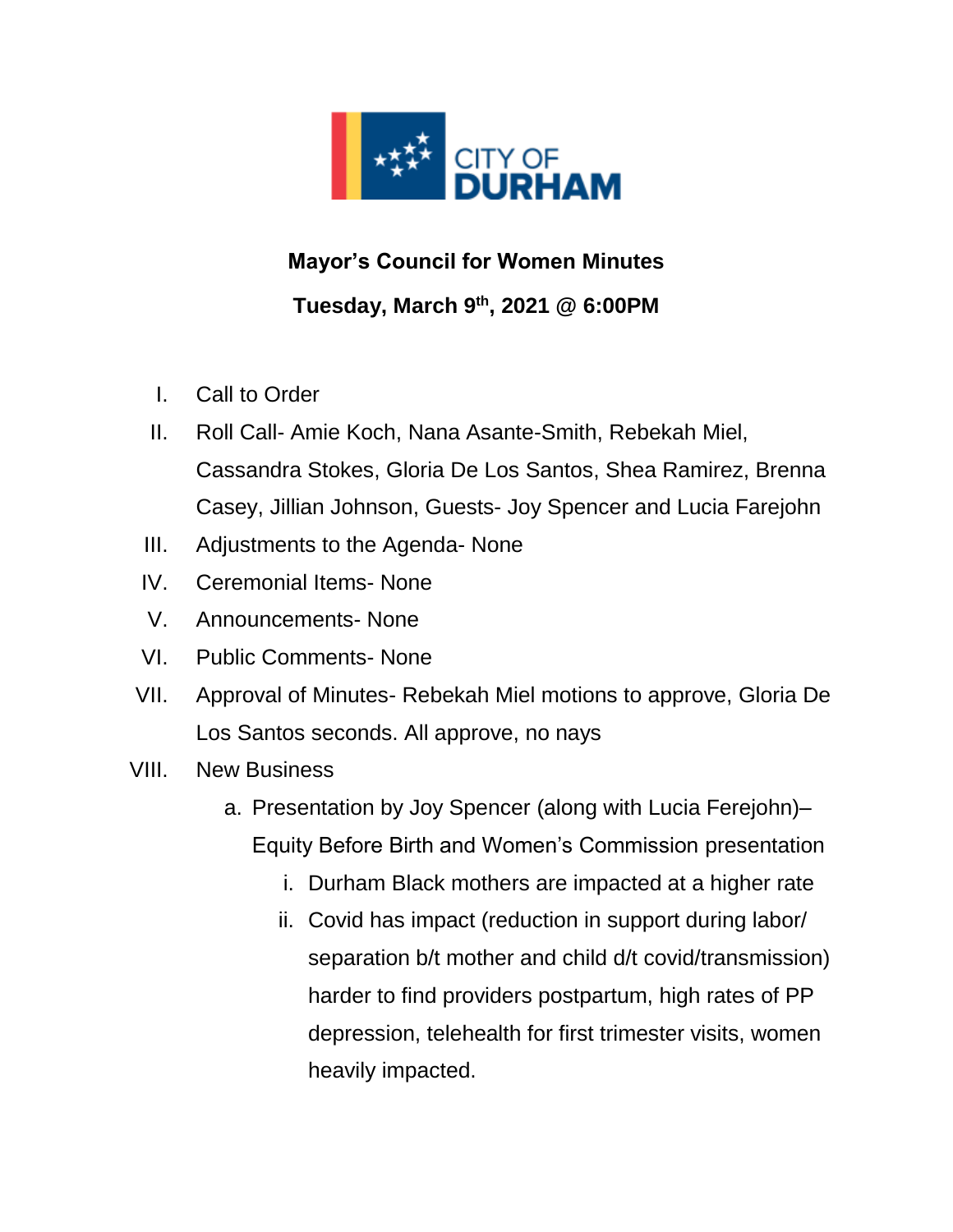- iii. Helpful to continue work towards elimination disparities: biggest are- Funding, policy change, partnership opportunities, black birth workers
- iv. ASK- funding & policy change- collaboration and partnership is highly desired
- v. Sat 4/10 Spring forum panel with keynote
- vi. Joy taking resolution to commissioners (hopefully in next mtg)
- b. Black Women's Maternal Health Care Resolution- asking city to do research, acknowledging April 11-17 as Black Maternal Health Week, acknowledge the HB being filed (also focusing on rural communities)
	- i. Asking DMC4W to be forefront to push for this actionbe on board with the Black Maternal Resolution support campaign.- Gloria sent it out in email today, requesting that we present it to the city- if approvedwe can introduce it in the next city council meeting, Jillian can ask for it to go on the next work session (next Thursday 3/18) agenda for 4/8 and then it could pass at the council meeting 4/19
- IX. Old Business
	- a. NCCADV update no updates
	- b. Black Maternal Health Forum Cassandra leading forum on zoom 4/10 at 1pm- promote; Charles Johnson- wants him as a keynote speaker, we could not afford his initial offer. ?Alma Adams, ?rep warren underwood – Cassandra has emailed